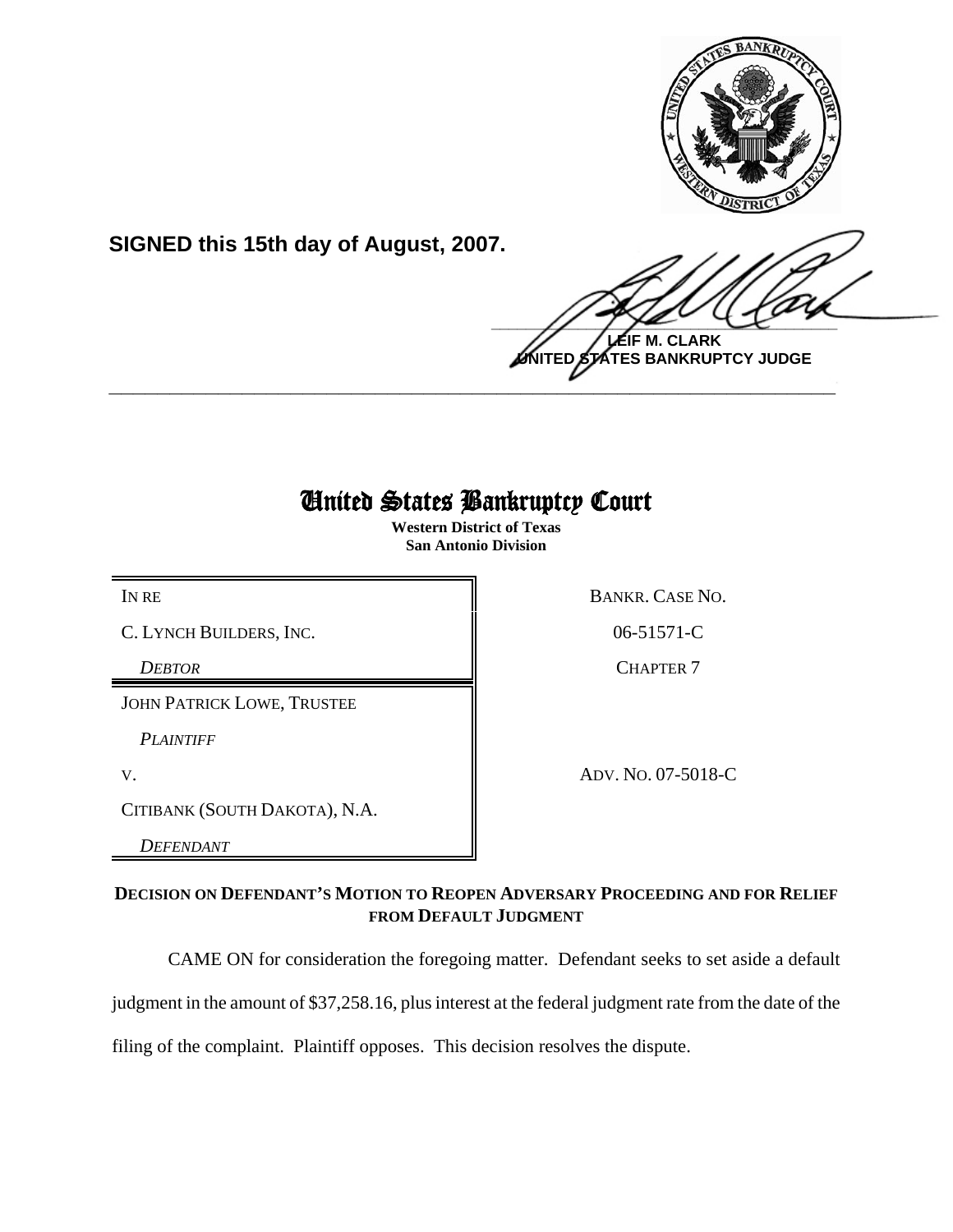#### **BACKGROUND FACTS**

C. Lynch Builders, Inc. filed a chapter 7 petition on August 16, 2006. Without objection, John Patrick Lowe was appointed as the trustee. The trustee initiated a number of avoidance actions against various parties, as part of the course of his administration of the estate, of which this action was one. This complaint, seeking to avoid certain transfers to the defendant pursuant to section 548 of the Code, was filed February 6, 2007. The trustee accomplished service on the defendant pursuant to Rule 7004 of the Federal Rules of Bankruptcy Procedure on February 8, 2007, both by regular first class mail and by certified mail. The green card confirming receipt was signed on February 12, 2007. The original answer due date was March 8, 2007.

Both parties acknowledge that Citibank, through its in-house counsel, sought and obtained an extension of thirty days in which to file an answer in the case. The trustee also sent, at Citibank's request, copies of the cancelled checks which the trustee maintained formed the basis of his lawsuit.

On April 12, 2007, after the thirty day extension had run, and after Citibank had failed to file an answer, the trustee filed a request for clerk's entry of default. He also filed a motion for default judgment against Citibank. This motion was served both on Citibank at the original service address in the Complaint, and on Citibank's general counsel at an address in Hoffman Estates, Illinois. Service was accomplished via certified mail. The clerk of court, via the BNC noticing system used nationwide by the bankruptcy courts, notified Citibank of the entry of default. No response was filed to the motion for default judgment. On April 26, 2007, the court entered a default judgment in favor of the trustee and against Citibank.<sup>1</sup>

<sup>&</sup>lt;sup>1</sup> The local rules for bankruptcy courts for the Western District of Texas provide that the time to respond to all motions in adversary proceedings (save for motions to dismiss under Rule 12 and motions for summary judgment under Rule 56) is ten days. *See* BANKR. L.R. 7016(b) (Western District of Texas, adopted Nov. 7, 2005).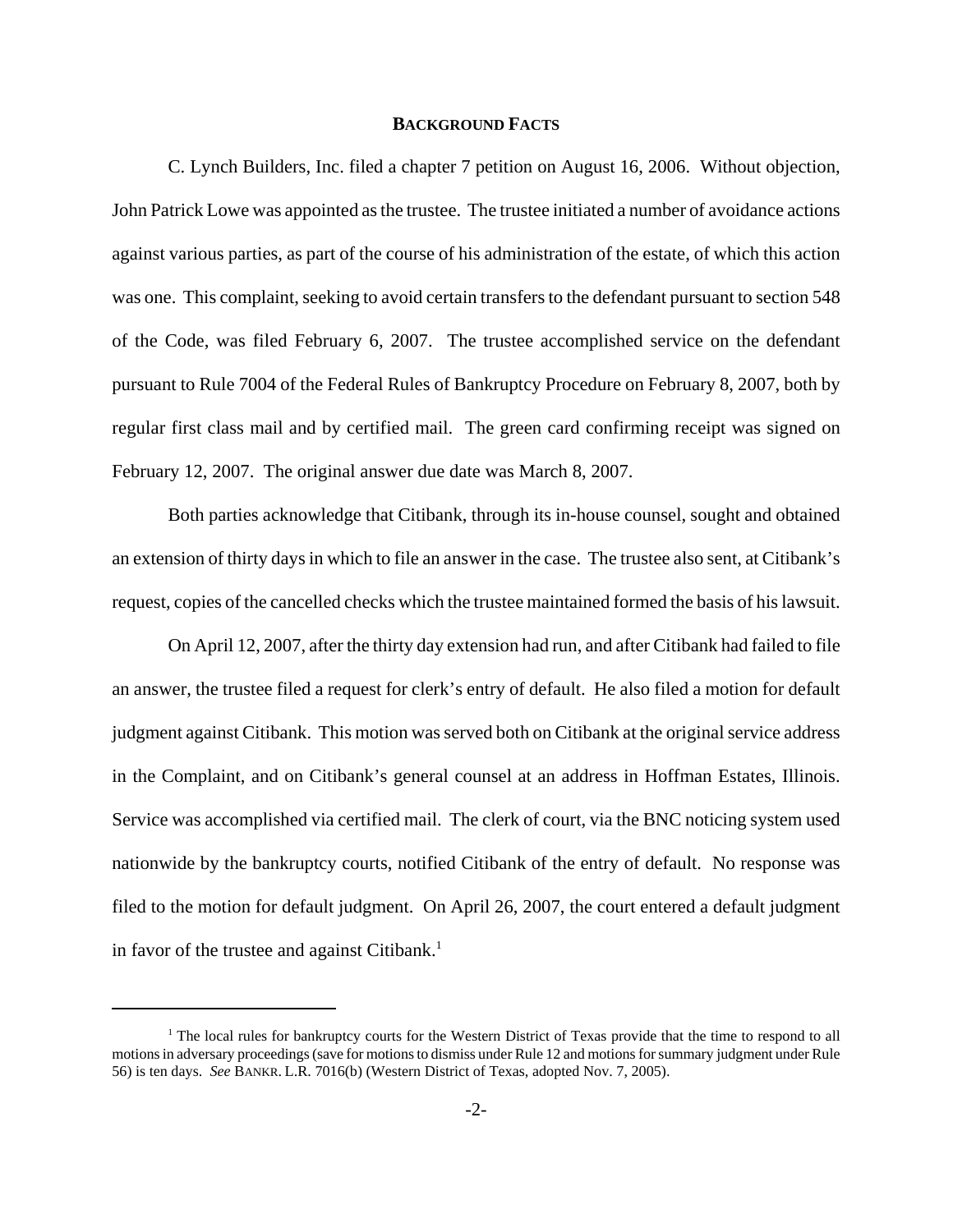On June 25, 2007, some two months after the entry of the default judgment, Citibank filed this motion to reopen and to set aside the default judgment, claiming good cause and further asking for relief under Rule 60(b)(1) on grounds of mistake, inadvertence, and/or excusable neglect. To the motion is attached the affidavit of the associate general counsel of Citicorp Credit Services, Inc. (USA), the servicing entity for the defendant. The allegations in the motion track the affidavit, so the court's attention will be focused on the affidavit, which is a statement under oath of an agent of the defendant.

The affiant first explains that Citibank (it is not clear whether she is referring to the defendant or the servicing entity for whom she works) "is downsizing a substantial number of its operations [as part of a "massive restructuring of its corporate obligations"], including its legal department." She adds that personnel who were working on this adversary proceeding were being moved into other departments, leading to "confusion regarding who was responsible for continuing to assist with the investigation." She also admits that, as litigation files were moved from Hoffman Estates to Elk Grove Village (both suburbs of Chicago), "the file was misplaced in the move." Thus, the first ground for "mistake, inadvertence or excusable neglect" arises from the legal department's inability to keep track of its litigation files during an internal office restructuring. The affidavit does not explain the affiant's personal role in these failings, if any.

Citibank's second ground is disturbing, not for what it says but for its innuendo. According to the affidavit, "The Trustee alleged in the Complaint *and indicated to Citibank's legal department* that the credit card account was a personal account in the name of Clyde Lynch or Nancy Lynch ..." Movant Affidavit, ¶ 6. Next, she says that "the Trustee did not provide the credit card account number, and the documents that the Trustee provided to Citibank contained illegible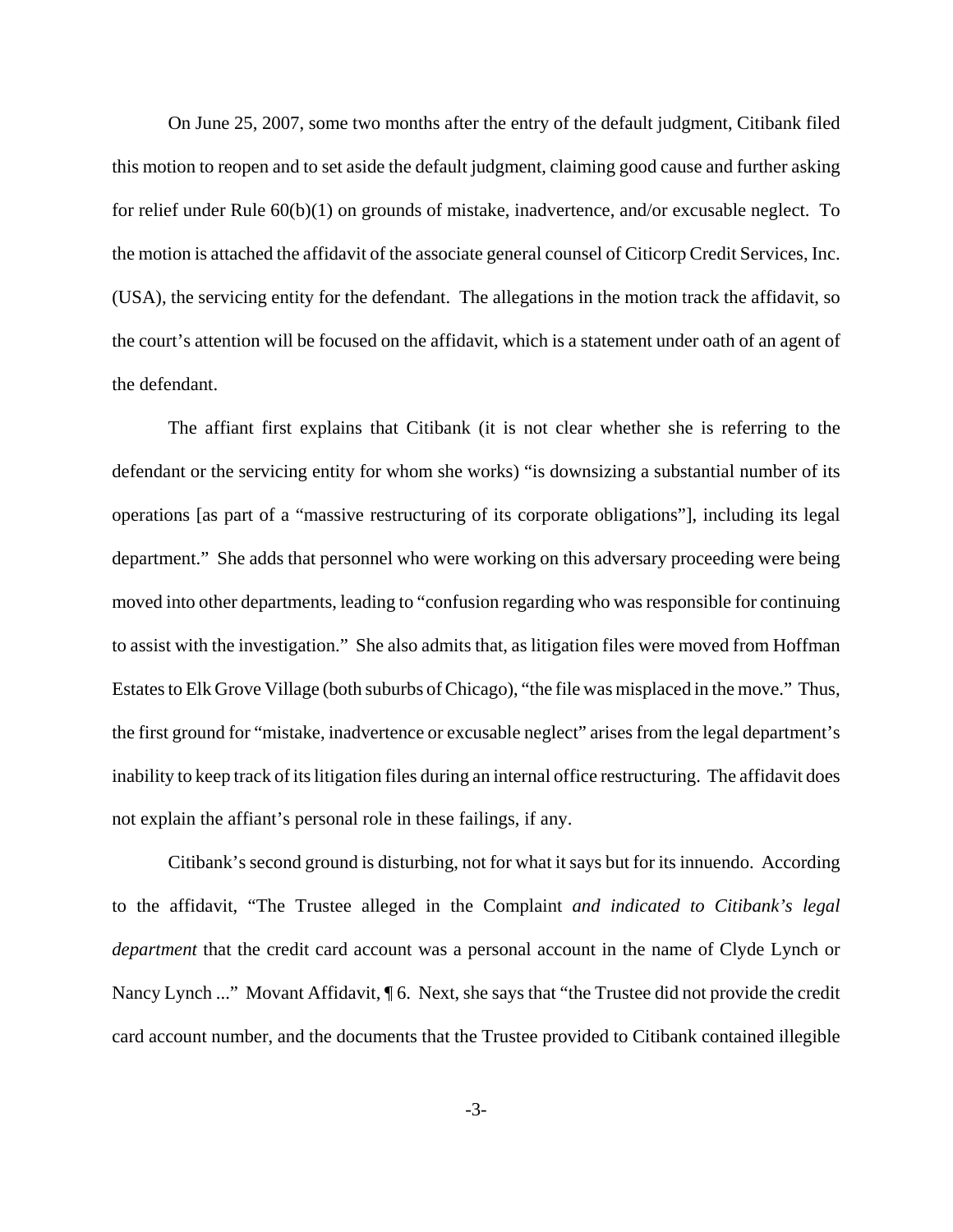numbers." Movant Affidavit ¶ 7. After explaining that Citibank located "during the course of the internal investigation" a Sears account in the name of the debtor corporation, "Citibank *communicated* this information to the Trustee." Movant Affidavit ¶ 8. Then, the affiant says that "Citibank also *requested* additional information *from* the Trustee and *understood* that the Trustee would provide such information ..." Movant Affidavit ¶ 9. The affiant then claims that "due to the ongoing investigation and lack of information in the Complaint, I *believed* that the Trustee was willing to continue to extend the answer deadline ...." Movant Affidavit ¶ 10. She goes on to state that, when the trustee filed the motion for default judgment, "Citibank *continued to believe* that the Trustee would not pursue entry of a default judgment ...." Movant Affidavit ¶ 11. She concludes that "due to these difficulties and misunderstandings, Citibank inadvertently failed to answer the Trustee's Complaint." Movant Affidavit ¶ 12.

The innuendo in this affidavit testimony is that the trustee misled the defendant into believing that he would not actually pursue the relief that he ultimately obtained – a default judgment. The implication is that default judgment was obtained through fraud on the part of the trustee. But the defendant does not actually *say* the trustee defrauded or misled Citibank. In fact, the affidavit itself states that Citibank's failure to answer was "*wholly* the result of mistake, inadvertence, and/or excusable neglect." Thus, Citibank's motion and affidavit cast a cloud without actually making a claim that would have to be backed up with evidence in order to withstand Rule 9011 scrutiny.

The affidavit is careful in its choice of phraseology, and equally careful in its omission of important facts. Paragraph 6 alludes to an "indication" on the part of the Trustee, but does not in any way identify how such an indication might have been conveyed. The affidavit does not identify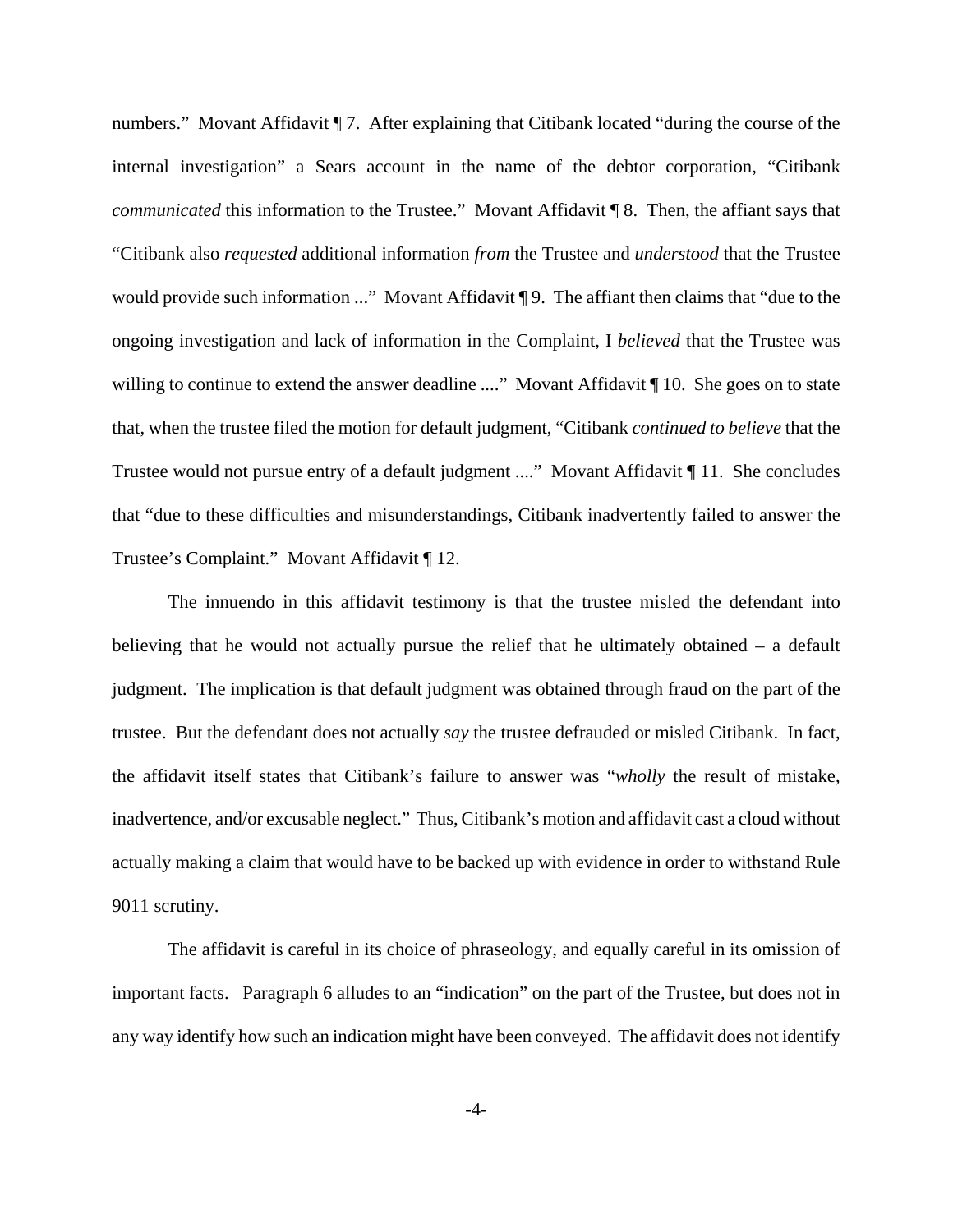a phone conversation, or an electronic mail communication, or letter to the affiant, who was associate in-house counsel. It does not disclose whether this indication was given to someone other than the affiant at Citibank. The affidavit is silent on these all-important details.

In Paragraph 8, the affiant says that Citibank "communicated information" to the Trustee about the Sears credit card account. But she does not say who made this communication, or when, or in what manner. The affidavit is again silent on the details.

In Paragraph 9, the affiant says that Citibank also "requested additional information from the Trustee," then adds that Citibank "understood that the Trustee would provide such information ..." But the affidavit does not say whether the request was by letter, or email, or by telephone, nor does it identify who at Citibank made the request, or when. More tellingly, the affidavit does not say on what basis Citibank "understood" that the trustee would provide "such information." No trustee communication is identified in the affidavit, and no copy of such a communication is attached as an exhibit (though if one existed, one would have expected it to have been attached). The affidavit stops short of stating what led someone at Citibank to have its understanding, instead inviting the court to assume a fact not alleged, *i.e.*, that the trustee made some sort of communication that induced Citibank's "understanding."

This litany of missing information culminates with the affiant's statement that she believed the trustee was willing to continue to extend the answer deadline. She provides no basis for her belief, other than the litany of unsubstantiated assumptions and inferences in the previous four paragraphs. The lack of important details and corroboration that might otherwise have formed some sort of basis for her inaction is telling. Though she certainly intimates that it was the trustee's fault that she dropped the ball, she does not directly accuse the trustee of saying or implying anything to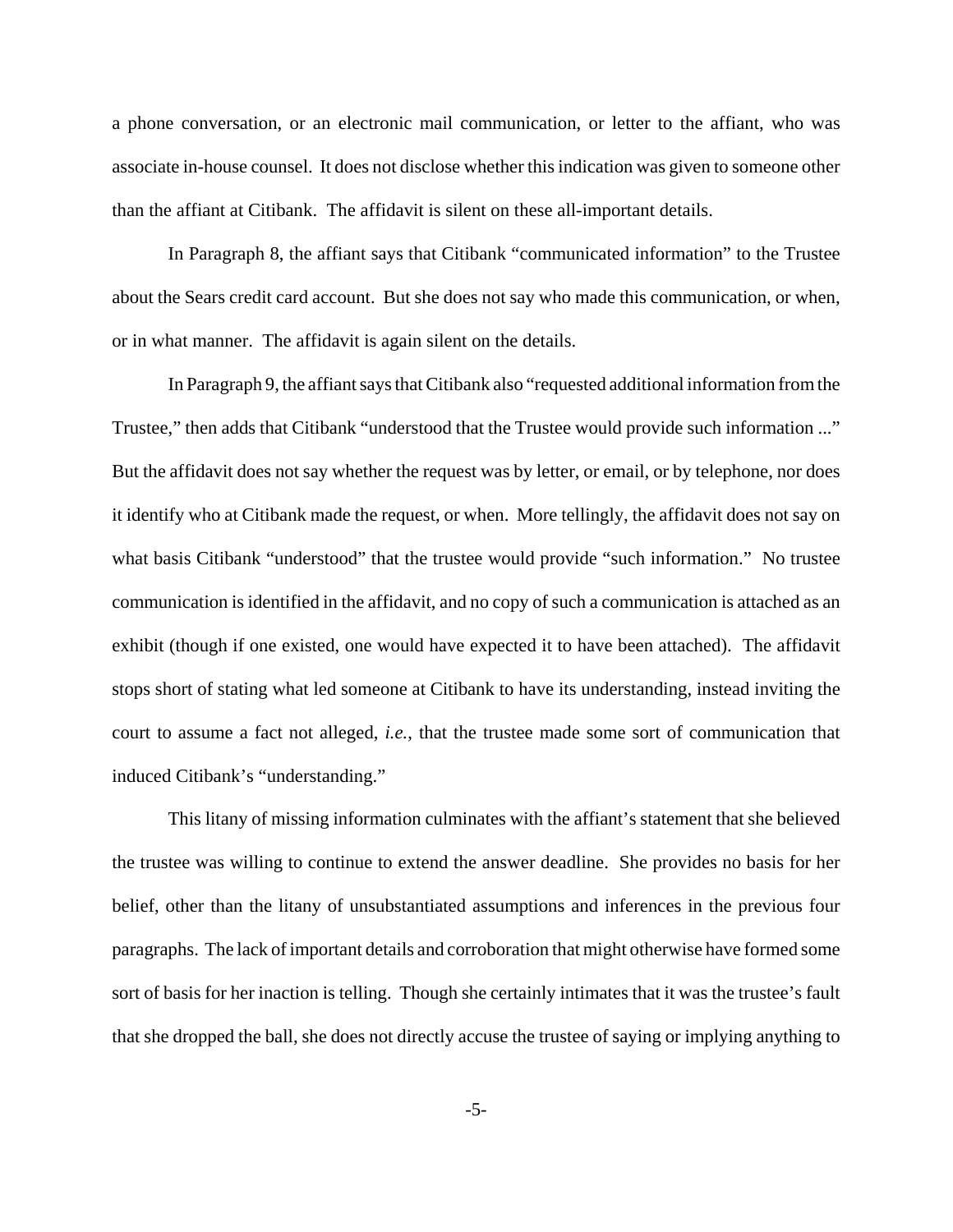her or anyone else at Citibank, nor does she offer any competent evidence that the trustee *ever* either said or implied that Citibank did not have to file a timely answer. What is more, the affidavit fails to explain an internal contradiction. How is it that Citibank, or its associate general counsel, could have been relying on receiving information regarding the transfers if Citibank's legal department had *lost the file*, as the affiant details in the first part of her affidavit?

And if there had been any doubt about the trustee's intentions, they certainly should have been resolved when the trustee filed – and served on the affiant, in her capacity as associate general counsel – a motion for default judgment. Incredibly, the affiant says that *Citibank* "continued to believe that the trustee would not pursue entry of a default judgment." Yet she offers no evidence whatsoever for this assumption, other than her own assumptions. Had she called the trustee and obtained an extension, then her affidavit testimony would certainly have referenced the telephone conversation, but that evidence is not in the affidavit. Had she obtained an extension via an electronic mail message, then surely a copy would have been attached to this affidavit. There is no such copy. Ultimately, the court granted the motion for default judgment, there having been no response by anyone from Citibank. Pursuant to standard procedures in use in this and most other districts, the Bankruptcy Noticing Center sent a copy of the default judgment to those persons named in the motion for default judgment – which included the affiant. The affiant does not deny that she received the judgment, nor does she explain why she failed to promptly move to set aside the default judgment. Ultimately, no action was taken until this motion was filed nearly *two months* later – by outside counsel.

The actual evidence presented in the affidavit then, apart from the innuendos and shadings, is simple – Citibank's associate general counsel dropped the ball. In fact, she dropped the ball twice.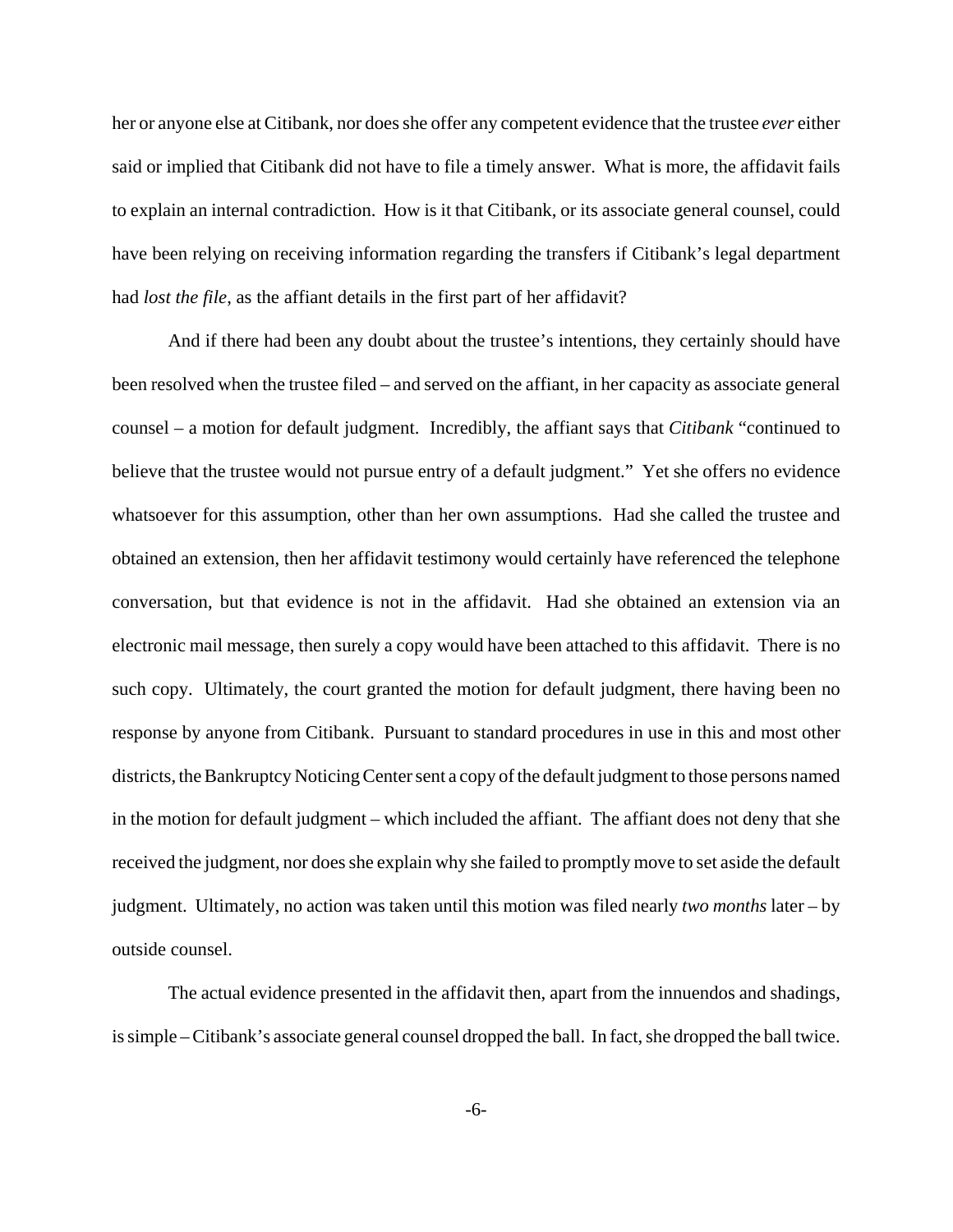First she missed the answer date. Second, she failed to respond to the motion for default judgment.<sup>2</sup> Her excuse for being neglectful is that she made certain assumptions. Her affidavit fails to set out her basis for those assumptions – she cannot identify with any kind of precision any communication on the part of the trustee that might have led her to make such assumptions (and the court is disinclined to imagine such communications on the thin and frankly disingenuous suggestions contained in this affidavit). These, then, are the facts said to support Citibank's contention that its failure to answer was "wholly the result of mistake, inadvertence, and/or excusable neglect."

The trustee responds to Citibank succinctly. He acknowledges speaking with in-house counsel one time, and agreeing to an extension of 30 days for Citibank to answer. He says he sent copies of cancelled checks to in-house counsel as well. According to the trustee, "Citibank never did anything else. It never asked the Trustee for more information. It never asked the Trustee for another extension of time in which to file an answer. It never asked the Court for another extension of time in which to answer. It did not file an answer. It did not ask the Trustee for a better copy of the cancelled checks the Trustee sent its counsel." The trustee then invites the court to take judicial notice that Citibank has managed to file answers, motions, and responses to motions in an array of other cases and proceedings in this court in the last few months.

### **ANALYSIS**

A motion to set aside a default judgment under Rule 55(c) is committed to the sound discretion of the trial court. *Federal Sav. & Loan Ins. Co. v. Kroenke*, 858 F.2d 1067, 1069 (5<sup>th</sup> Cir.

<sup>&</sup>lt;sup>2</sup> Actually, she dropped the ball three times, because she also failed to promptly move to set aside the default. Had she filed within ten days of its entry, her motion would have been deemed filed under Rule 59, rather than Rule 60(b). The former rule has a much more relaxed standard for relief from judgment. *See In re Aguilar*, 861 F.2d 873, 875 (5<sup>th</sup> Cir. 1988). It took Citibank *two months* to finally get around to dealing with the default judgment by filing the instant motion – which, it should be noted, was filed by outside counsel.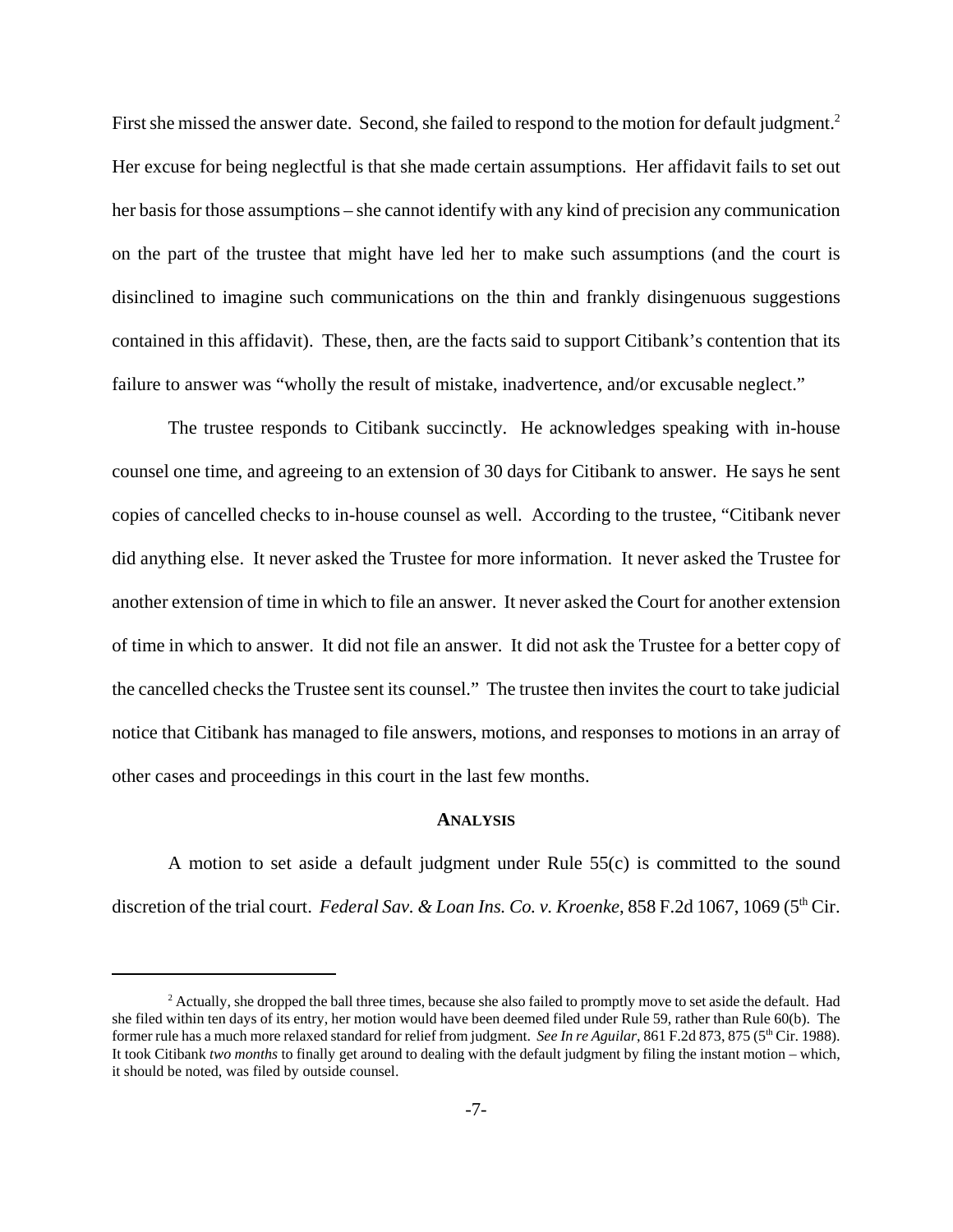1988). The Fifth Circuit, like most circuits, generally favors dispositions on the merits, rather than by default. The discretion afforded trial courts in denying motions to set aside default judgments is thus not unlimited. *Dierschke v. O'Cheskey*, 975 F.2d 181, 183 (5<sup>th</sup> Cir. 1992); *see also United States v. One Parcel of Real Property*, 763 F.2d 181 (5<sup>th</sup> Cir. 1985). In the journey to determine whether good cause exists to set aside a default judgment, courts must look to equitable principles. *Dierschke*, *supra*, at 184. In *One Parcel of Real Estate*, *supra*, at 183, for example, the court focused on whether the public interest was implicated, whether there was a significant financial loss to the defendant, and whether the defendant acted expeditiously to correct the default. In another decision rendered a month later, the circuit identified different factors: whether the default was wilful, whether setting it aside would prejudice the defendant, and whether a meritorious defense has been presented by the party seeking to set aside the default. *CJC Holdings, Inc. v. Wright &* Lato, Inc., 979 F.2d 60, 64 (5<sup>th</sup> Cir. 1992). In *CJC Holdings*, the court softened its use of the term 'wilful,' noting that neglect or culpable conduct on the part of the defendant more correctly states the standard. There, the circuit upheld the district court's denial of a Rule 55(c) motion, where the defendant had received a copy of the complaint but not the summons, and suggested that it had been misled into believing it would be served with process (and so was not looking for it when it did arrive). Process was mailed, but was misrouted internally to the accounting department. The defendants' president and the entire company then went on a vacation. Afterwards, the president attended a series of trade shows. The court noted that counsel for the plaintiff sent a copy of the complaint to the defendant's counsel as a courtesy, but that plaintiff's counsel was under no affirmative duty to do so under the federal rules. In sum, the circuit concluded that the trial court's refusal to set aside default was not, on these facts, an abuse of discretion. *CJC Holdings,* 979 F.2d,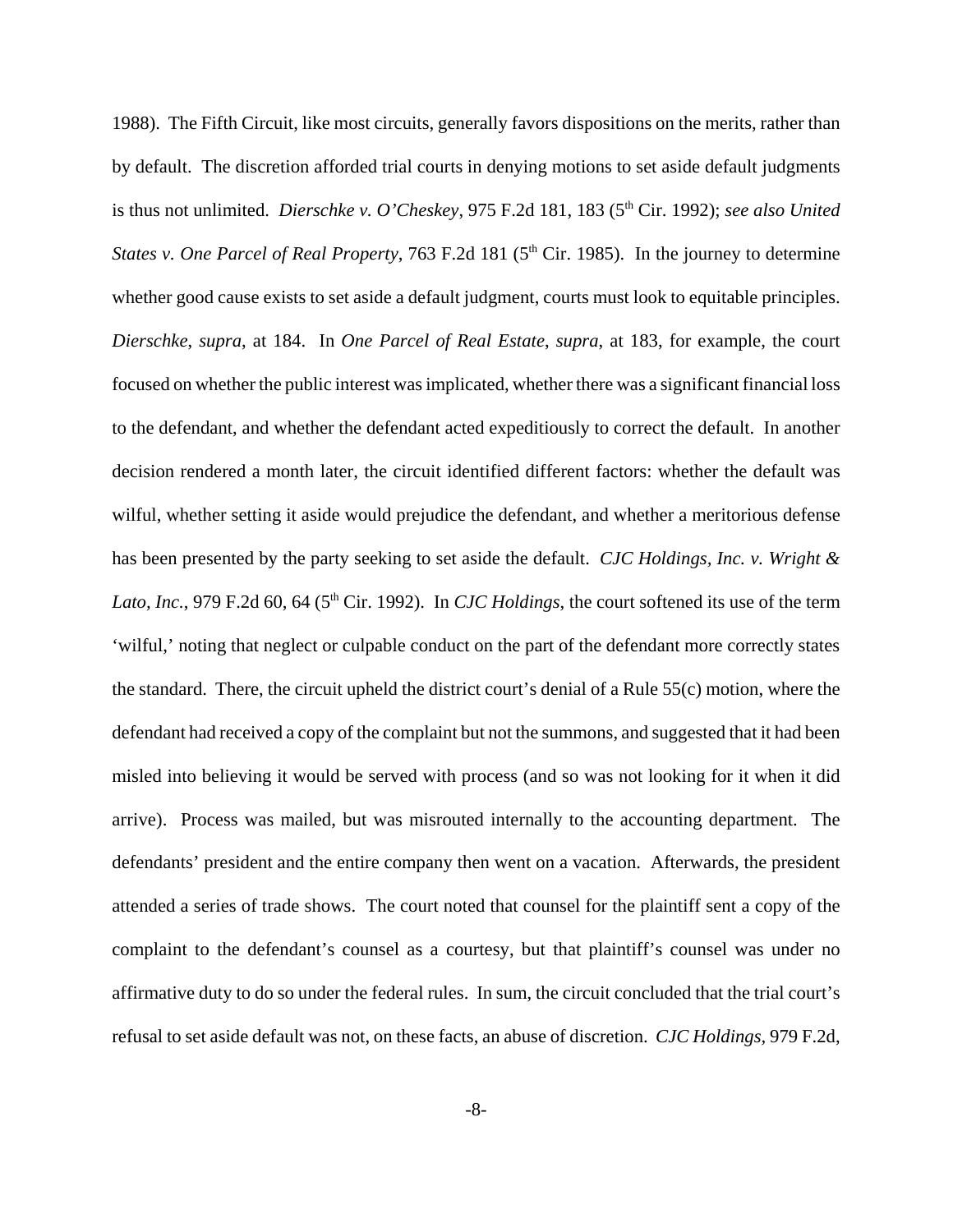at  $64.3$ 

The motion to set aside default judgment here focuses on excusable neglect on the part of Citibank's in-house counsel and on what Citibank says is a meritorious defense. The motion does not mention prejudice to the plaintiff if the motion is granted. It also does not explain the delay in acting to set aside the default judgment.

The "excusable neglect" standard implies that there are instances of neglect that are, in fact, inexcusable. In all such circumstances, there is neglect. Thus merely pleading neglect is not enough to warrant relief under Rule 60(b)(1). What must be presented in the motion are the circumstances that render the neglect in question excusable, notwithstanding that it was neglectful. *See In re Colley*, 814 F.3d 1008, 1010 ( $5<sup>th</sup>$  Cir. 1987) (grounds for relief under Rule 60(b) must be stated in the motion to entitle party to relief). Although the Supreme Court might be thought to have paved an easy highway for negligent lawyers in *Pioneer Investment* more than a decade ago, subsequent case law (much of it at the circuit level) has clarified that the Supreme Court's decision should not be read as a federal license to commit malpractice, or to violate the ethical duties a lawyer is obligated to perform under local bar rules. *See Pioneer Investment Services Co. v. Brunswick Assoc. L.P.*, 113 S.Ct. 1489, 1498 (1993) (the determination of what sorts of neglect is "excusable" is, "at bottom an equitable one, taking account of all relevant circumstances surrounding the party's omission"); *In re Pettle*, 410 F.3d 189, 192 (5<sup>th</sup> Cir. 2005) ("While Pioneer guides an analysis of

<sup>&</sup>lt;sup>3</sup> One should note that cases in which the circuit speaks with greater generosity in favor of setting aside default judgments are often those in which the trial court has *granted* the motion to set aside, and a party is challenging the grant on appeal as an abuse of discretion. The court, in affirming the grant, tends to employ language more favorable to the result being reached in the decision. *See, e.g., Lindsey v. Privey Corp.*, 161 F.3d 886, 893 (5<sup>th</sup> Cir. 1998). Here, this court has attempted to focus on cases in which a party is attacking the trial court's *denial* of a motion to set aside default, as those cases more accurately focus on whether an abuse of discretion has occurred. Stated another way, a court is less likely to be guilty of an abuse of discretion in granting a motion to set aside than it could be were it to deny such a motion. In the latter context, the legal and factual issues are more sharply focused.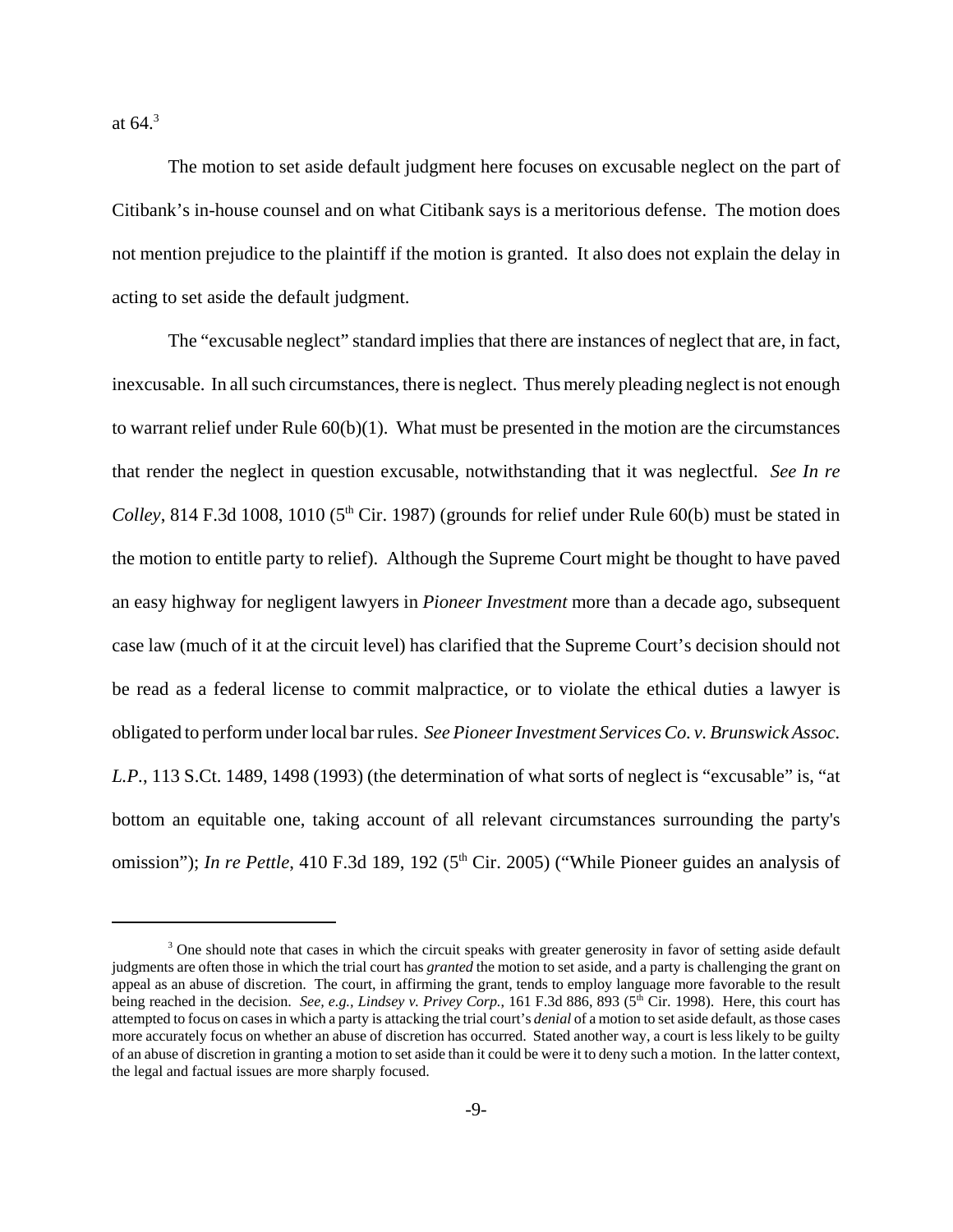"excusable neglect" within the context of Bankruptcy Rule 9006(b)(1), nothing in the Supreme Court's opinion changes the well-established rule that "'inadvertent mistake'[,] ... [g]ross carelessness, ignorance of the rules, or ignorance of the law are insufficient bases for  $60(b)(1)$ relief.... In fact, a court would abuse its discretion if it were to reopen a case under Rule 60(b)(1) when the reason asserted as justifying relief is one attributable solely to counsel's carelessness with or misapprehension of the law or the applicable rules of court."), *citing Edward H. Bohlin Co. v. Banning*, 6 F.3d 350, 356-57 (5<sup>th</sup> Cir. 1993); *see also In re Kmart Corp.*, 381 F.3d 709, 713 (7<sup>th</sup> Cir. 2004) (proof of claim filed one day late not allowed on excusable neglect grounds where attorney waited until the last minute to file the claim, and left the filing to a clerk, adding that fault in the delay is the preeminent factor in *Pioneer*); *United States v. Torres*, 372 F.3d 1159, 1163 (10<sup>th</sup> Cir. 2004) (fault in the delay remains the most important single factor in determining whether neglect is excusable); *Graphic Communications Int'l Union v. Quebecor Printing Providence, Inc.*, 270 F.3d 1, 5 (1st Cir. 2001) (the excuse given for the late filing must have the greatest import); *Lowry v. McDonnell Douglas Corp.*, 211 F.3d 457, 463 (8<sup>th</sup> Cir. 2000) (at the end of the day, the focus must be upon the nature of the neglect, and "garden variety attorney inattention" is not excusable neglect). $4$ 

<sup>&</sup>lt;sup>4</sup>The *Lowry* court considered an attorney's claim that he could not correctly count the number of days for calculating the deadline for a notice of appeal. The court said, "

If Lowry is suggesting that June being a thirty day month, rather than a thirty-one day month, threw off his calculations, that argument is specious. If June had thirty-one days instead of thirty, the notice of appeal would have been due one day sooner. ... experienced counsel's misapplication of clear and unambiguous procedural rules cannot excuse his failure to timely file a notice of appeal. Here ... the excuses [are] so thin as to leave the lapse not only unexcused but inexplicable. ... If we were to apply the excusable neglect standard to require that we deem Lowry's neglect excusable in this case, it is hard to fathom the kind of neglect that we would not deem excusable.

*Id.*, 211 F.3d at 464 (internal quotations and citations omitted); *see also Advanced Estimating Systems, Inc. v. Riney*, 130 F.3d 996, 998 (11<sup>th</sup> Cir. 1997) (a lawyer's misunderstanding of clear law cannot constitute excusable neglect, else every appellant's lawyer would plead his own inability to understand when he misses a deadline, a result not intended by the Supreme Court in *Pioneer*).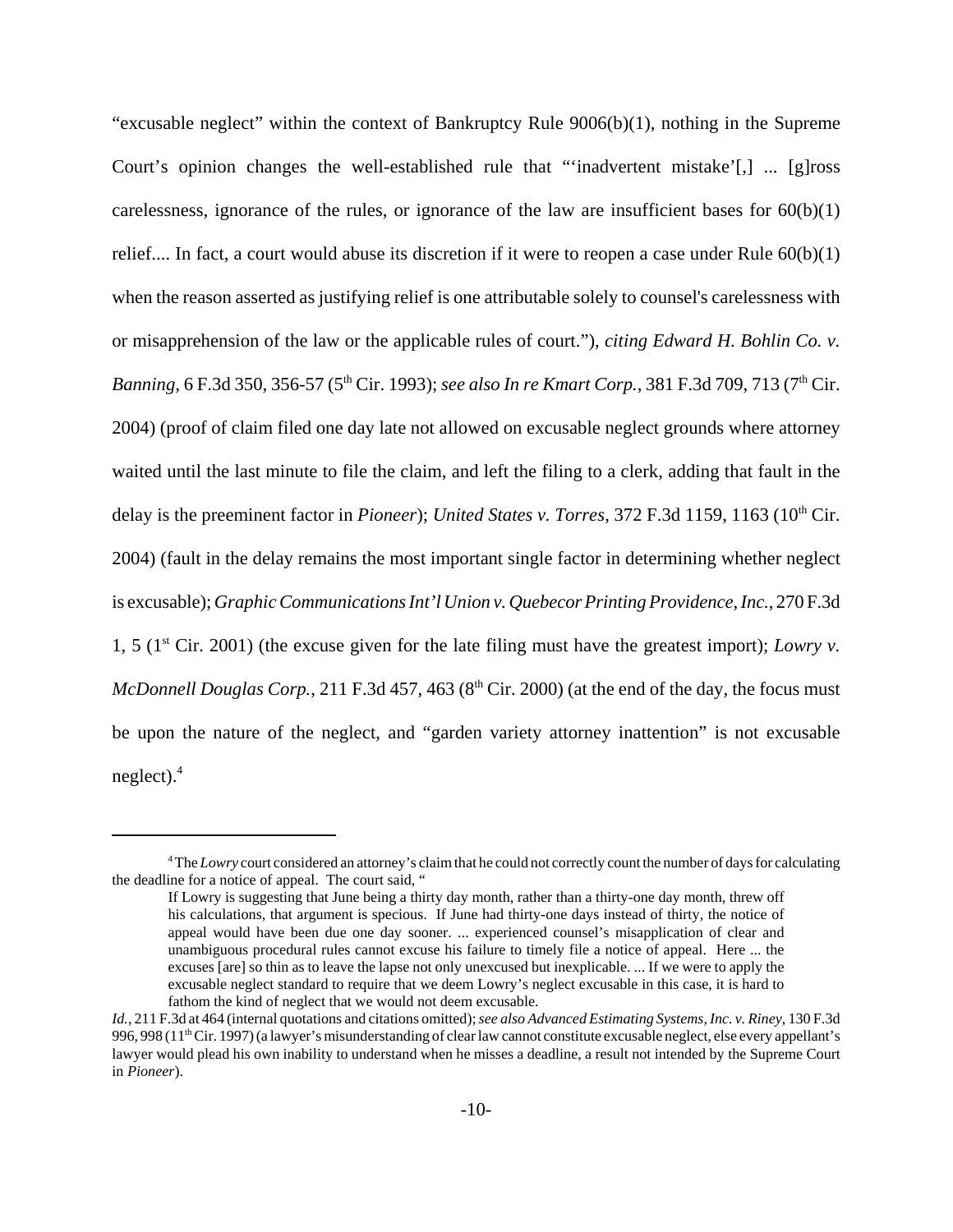The burden is on the moving party on a motion for relief under Rule  $60(b)(1)$  to set forth the facts that would justify relief. *See Colley*, *supra*; *Kmart Corp.*, *supra*. Here, the essential facts point only to lawyer error and inattention.<sup>5</sup> Citibank's associate general counsel talked to the trustee and got a 30 day extension to file an answer, confirming that in-house counsel was both aware of the suit and aware of the duty to respond timely.<sup>6</sup> The extended deadline came and went, but Citibank's in-house counsel did not file an answer, or ask for a further extension of time. Citibank's in-house counsel was served with a copy of the trustee's motion for default judgment, but did not respond to that motion. After judgment was entered pursuant to that motion, the clerk of court sent a copy of the judgment to Citibank, which failed to move within 10 days to set it aside under Rule 59(a). The only explanation for all of these failings offered by Citibank are the in-house reorganization of its legal department (an excuse not normally deemed sufficient to justify a finding of excusable neglect)*<sup>7</sup>* and Citibank's own internal beliefs and understandings that the trustee would not actually seek a judgment for its failure to answer. Citibank offers no cognizable facts to explain *why* it had these beliefs and understandings. Instead, it offers only innuendo. The motion, as noted, stops short of identifying any specific communication on the part of the trustee that would have led to Citibank's "belief" and "understanding." For excusable neglect to be found, Citibank needed to plead that in fact there *were* such communications (and so be ready to back up that allegation with

 $<sup>5</sup>$  Citibank also argues (albeit obliquely) that its own internal restructuring might have led to its legal department's</sup> losing track of the file, intimating that perhaps that might qualify as excusable neglect, The argument would essentially come down to this: "we made an internal decision to restructure our legal department; please don't force us to absorb the costs or consequences of that internal decision." That argument, however, has already been rejected by the Supreme Court. *Pioneer Inv. Services Co. v. Brunswick Associates, L.P.*, 507 U.S. 380, 398, 113 S.Ct. 1489, 1499 (1993) ("in assessing the culpability of respondents' counsel, we give little weight to the fact that counsel was experiencing upheaval in his law practice at the time of the bar date").

<sup>&</sup>lt;sup>6</sup> And, one would hope, presumably aware of the consequences of not answering a complaint under the Federal Rules of Civil Procedure, including the possibility of a default judgment.

<sup>7</sup> *See* note 5, *supra*.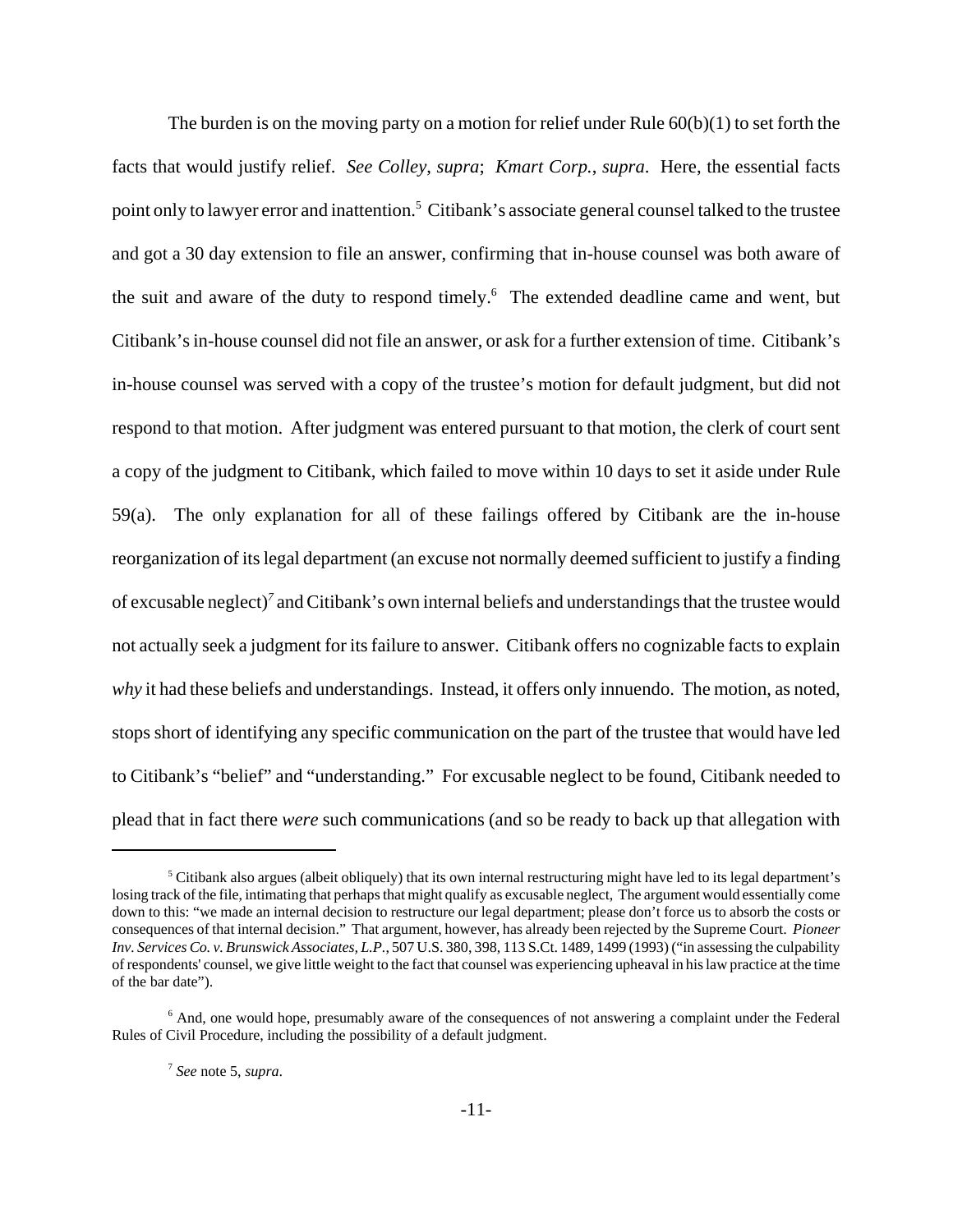evidence). If Citibank is unwilling to plead such facts, however, the court is under no duty to imagine them from furtive intimations.<sup>8</sup> No other factual basis is alleged for Citibank's internal assumptions, and no other facts are alleged that would explain away Citibank's delay in responding not only to the complaint but also to the motion for default judgment. Citibank's only excuse is that its in-house counsel dropped the ball. That is insufficient to support a finding of excusable neglect.

*Pioneer Investment* says that a court considering the issue of excusable neglect should also examine such matters as delay, prejudice and good faith. Both *Pioneer* and subsequent circuit authority state that the reasons for the delay are of paramount importance. The court has already detailed the thin rationale offered by Citibank for its delay, and concluded that those excuses come up short. But there is also the question of the impact of Citibank's delay on the resolution of this case. This is a chapter 7 estate with precious little in the way of assets. What assets there may be for distribution are likely, at this stage, to be limited to recoveries from avoidance actions such as these. The creditors of the estate, if they are to have a recovery at all, must await the entry of a trustee's final report and accounting. That, in turn, cannot be completed until pending litigation is resolved. Forcing a delay in the resolution of this litigation, especially a delay occasioned by the carelessness of the very defendant now seeking relief from their inattention, strikes this court as inequitably transferring the cost of the delay onto the estate. As the question of setting aside default judgments is at bottom an equitable one, the equities in this case do not favor the defendant. *See Dierschke v. O'Cheskey*, 975 F.2d 181, 183 (5<sup>th</sup> Cir. 1992) (motions to set aside defaults turn on equitable principles); *see also Federal Sav. & Loan Ins. Co. v. Kroenke*, 858 F.2d 1067, 1069 (5<sup>th</sup>

<sup>&</sup>lt;sup>8</sup> The motion for relief from judgment also delicately stops well short of pleading fraud as a ground for relief from judgment, which would have obligated Citibank to plead (and be willing to prove) specific facts establishing how the trustee defrauded Citibank. A fair inference can be made that this ground was not pleaded because there are no such facts.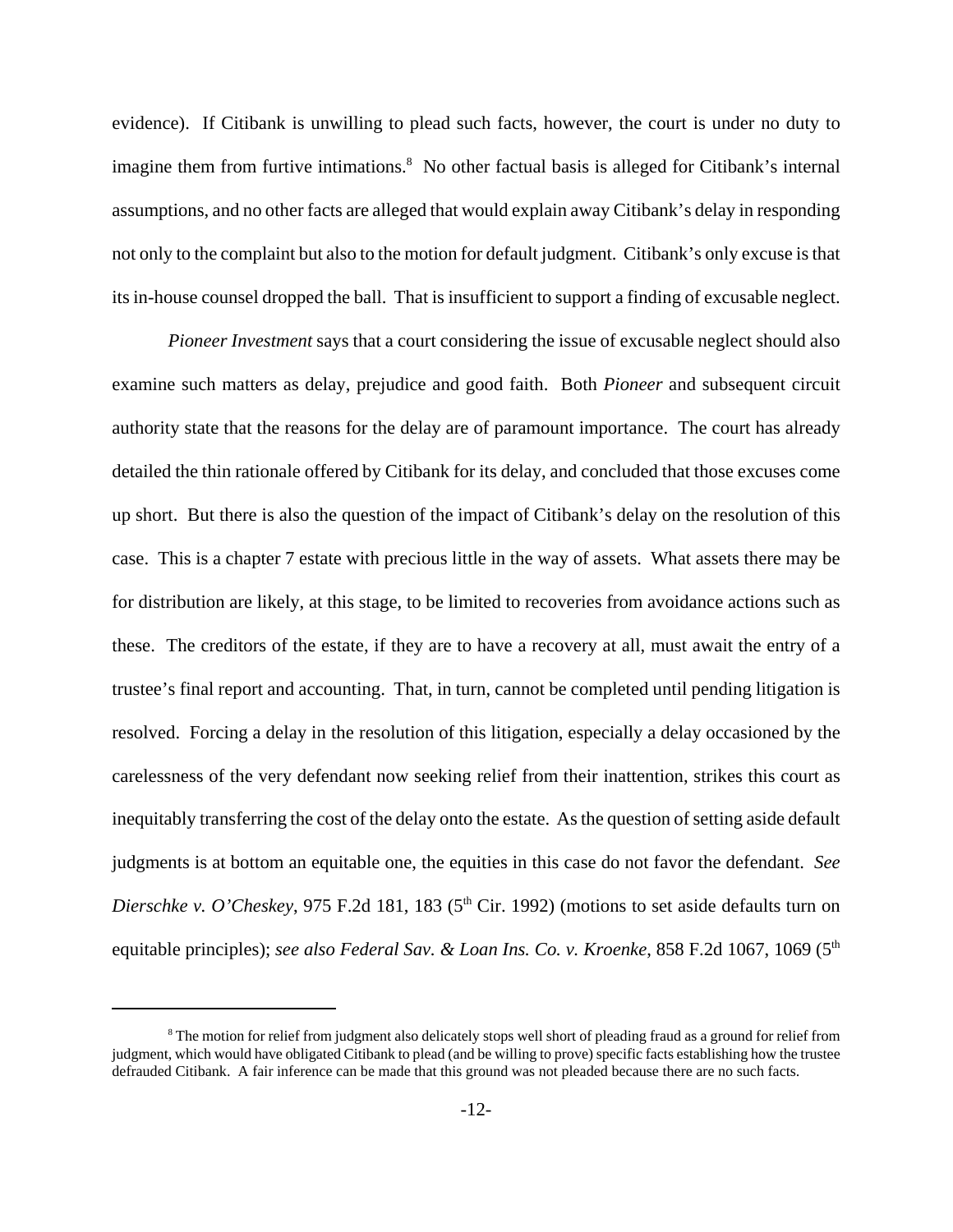Cir. 1988) (decision committed to sound discretion of the trial court).

Similarly, prejudice will result if this judgment is re-opened on grounds of excusable neglect, as the trustee was forced to pursue this litigation at his own cost, without assurance of payment for his own attorneys' fees. After following the rules and obtaining a default judgment, the trustee should not now be penalized, forced to incur additional costs and expenses to litigate with a party who simply failed to pay the proper attention to this matter in the first instance.<sup>9</sup>

The court cannot divine from the motion whether Citibank was acting in good faith or not. Certainly, Citibank suggests that it just wanted to settle this case once it got to the bottom of the matter, but Citibank's failure to respond to the motion for entry of default judgment betrays a level of inattention that could suggest that the matter was not sufficiently large in terms of dollar liability for the company to devote any particular time to resolving it. Rather than speculate, however, the court chooses to presume good faith (or at least a lack of malice) on the part of Citibank.

Recalling that consideration of excusable neglect is a wholistic endeavor, though one in which the cause for delay is paramount, the court concludes that excusable neglect is not apparent on the face of this motion – it does not state a *prima facie* case for granting reconsideration under Rule  $60(b)(1)$ .

Citibank notes that it has a meritorious defense. That alone is insufficient to support setting aside a default judgment, however. *See CJC Holdings, Inc. v. Wright & Lato, Inc.*, 979 F.2d 60,

<sup>&</sup>lt;sup>9</sup> Had an answer been filed, for example, the deadline would then have begun to run for both parties to file formal disclosures under Rule 26(a). At that point, both parties would have had the procedural right to insist on the documentation necessary to resolve the matter. Had that course been pursued, this matter might already have been resolved months ago with an agreed judgment. Instead, Citibank intimates in this motion that it had a right to expect disclosures and discoveries *before* an answer even needed to be filed in this case. Nothing in the Federal Rules of Civil Procedure even remotely supports such a supposition. Nor do the rules support Citibank's apparent belief that a trustee should not pursue the remedy of default judgment, even though it is provided for by the federal rules, and even though it is the most sensible course for a cashstrapped trustee to pursue, especially if he or she is attending to his duty to minimize administrative expenses to the estate. Such a rule would only reward inattention at the expense of estate administration costs.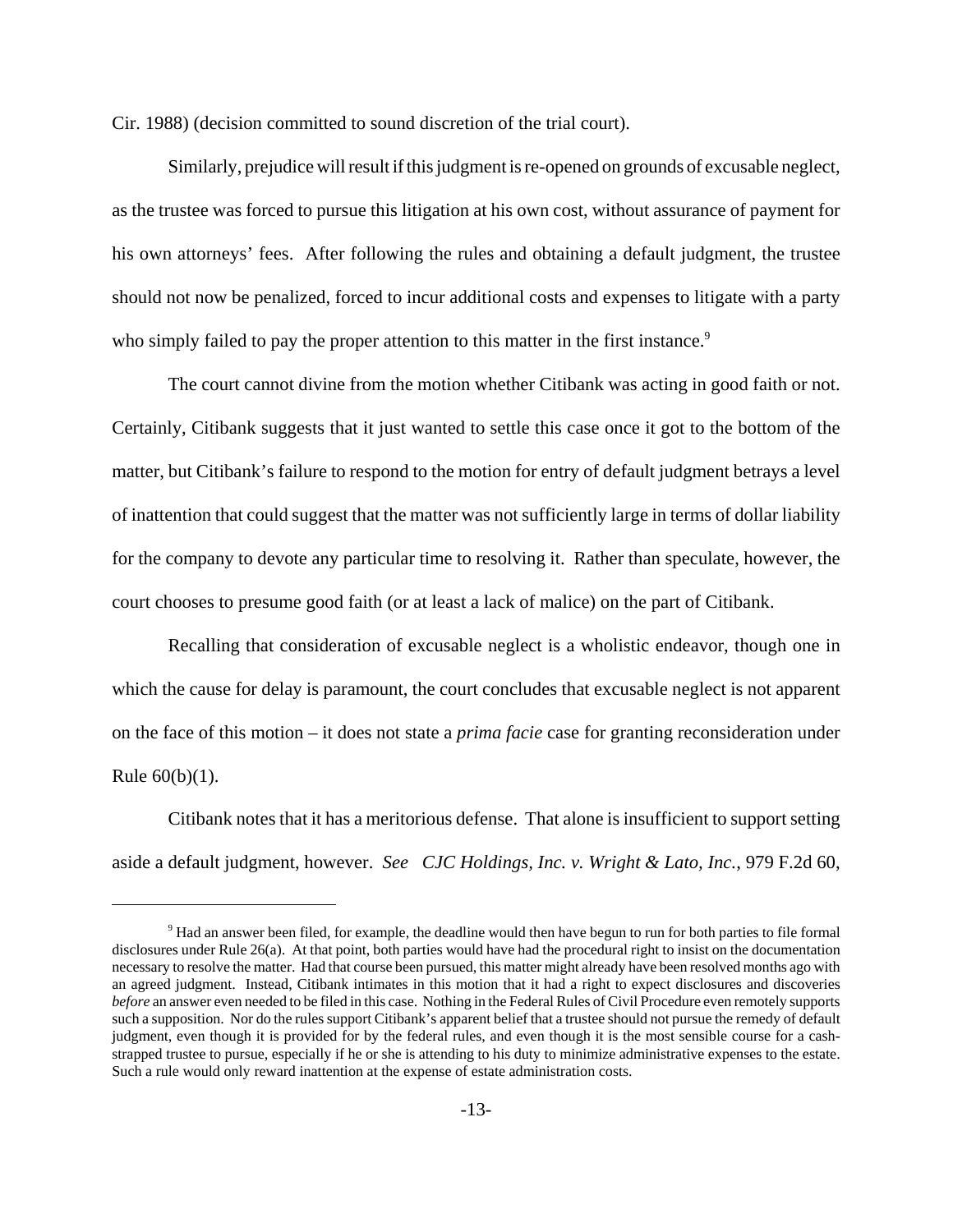$64$  ( $5<sup>th</sup>$  Cir. 1992) (meritorious is one, but not the only, consideration in deciding whether to set aside a default judgment). In all events, the thrust of the meritorious defense appears to be to the effect that, although the transfers in question might have come from the debtor to pay obligations of the individuals who owned the debtor corporation, the payments were in fact for obligations of the company because the individuals used their own credit to help keep their company business running. The motion offers neither statute nor case law to support the contention that this constitutes a defense to the trustee's avoidance action under section  $548(a)(1)(B)$ . As this court can best tell from what has been pleaded, Citibank's intended defense is that the *debtor* received reasonably equivalent value because the goods and services represented by the charges benefitted the debtor.

But the fact that the debtor company may have benefitted from the goods and services that were purchased misses the mark. It was the debtor's *principals* who advanced that value to the debtor, not Citibank, by using their personal credit to buy materials for the debtor company. The fraudulent transfer is alleged to have occurred when the debtor company *repaid* the principals' debt to Citibank. The debt repaid was not a company debt. Nor was the company obligated to repay the principals' debt, unless there existed a debtor-creditor relationship between the principals and the debtor company. That relationship, in the case of closely held businesses, is not presumed. To the contrary, the presumption is that, when principals make advances on behalf of their closely held business, the advance is in the nature of an *equity infusion*, not an indebtedness. *See generally Pepper v. Litton*, 308 U.S. 295, 306 (1939) (even documented indebtedness to a corporate insider may be considered equity, because of the opportunity for self-dealing in derogation of the insider's fiduciary duty to the corporation); *see also Kham & Nate's Shoes No. 2, Inc. v. First Bank of Whiting*, 908 F.2d 1351, 1356 (7<sup>th</sup> Cir. 1990).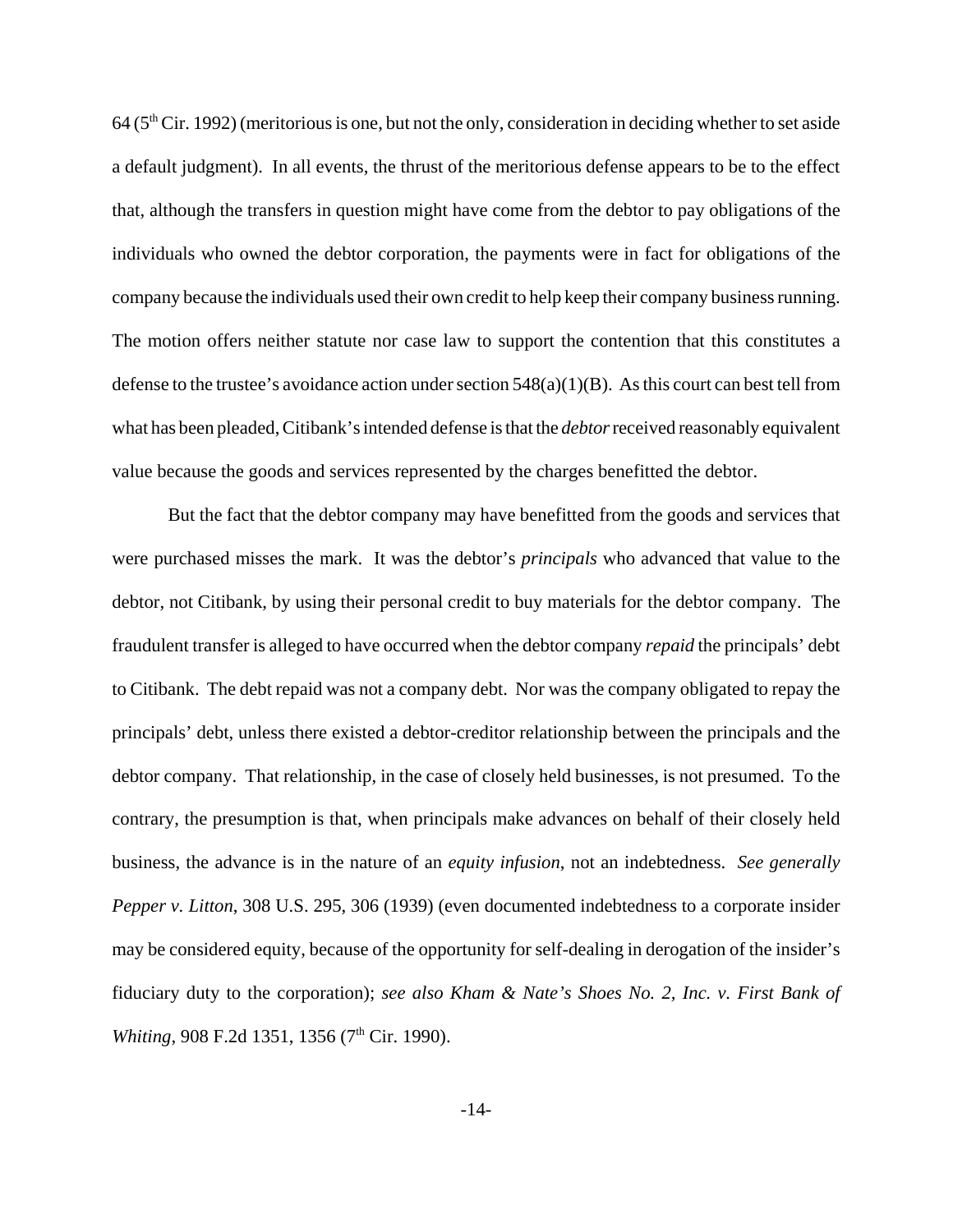When the debtor company paid off the principals' resulting personal unsecured obligations, no further value was received by the debtor company. The principals made advances to their wholly owned company, as often happens in closely held enterprise, and those advances would normally be treated as an infusion of equity, but the company was not legally obligated to reimburse the principals for those advances unless there was some evidence of such an obligation – a promissory note, for example. Citibank offers no suggestion that such an obligation in fact existed. Instead, it presumes such an obligation. That presumption, especially in the case of corporate insider advances, is seriously flawed. *See Pepper v. Litton*, *supra*. Citibank also does not suggest that there was some sort of *quid pro quo* understanding in place before the principals used their own credit to help out their company. The debtor's bankruptcy schedules do not reflect a claim by the principals against the debtor, nor does the statement of financial affairs reflect any payments to insiders within the one year preceding filing. Thus, regardless of what benefit the company enjoyed from principals' use of their personal credit to buy goods and services for the company, that was a benefit that redounded from an equity infusion on the part of the principals. The company was under no obligation to "repay" that equity infusion. To the contrary, it would have been wholly improper for the company to have done so, so long as other creditor claims against the company remained outstanding. *See Pepper v. Litton*, *supra*; *see also* 11 U.S.C. §§ 547(b); 548(a)(2); 510(c). Citibank well deserved to be repaid – but not by the company. Citibank's debtors were the individuals who were principals of the company.

Certainly, the *principals* wanted the debt to Citibank repaid because (accepting for the moment Citibank's characterization of the facts) they were personally liable to Citibank. When they chose to arrange for that repayment out of the company's assets, they relieved themselves of a